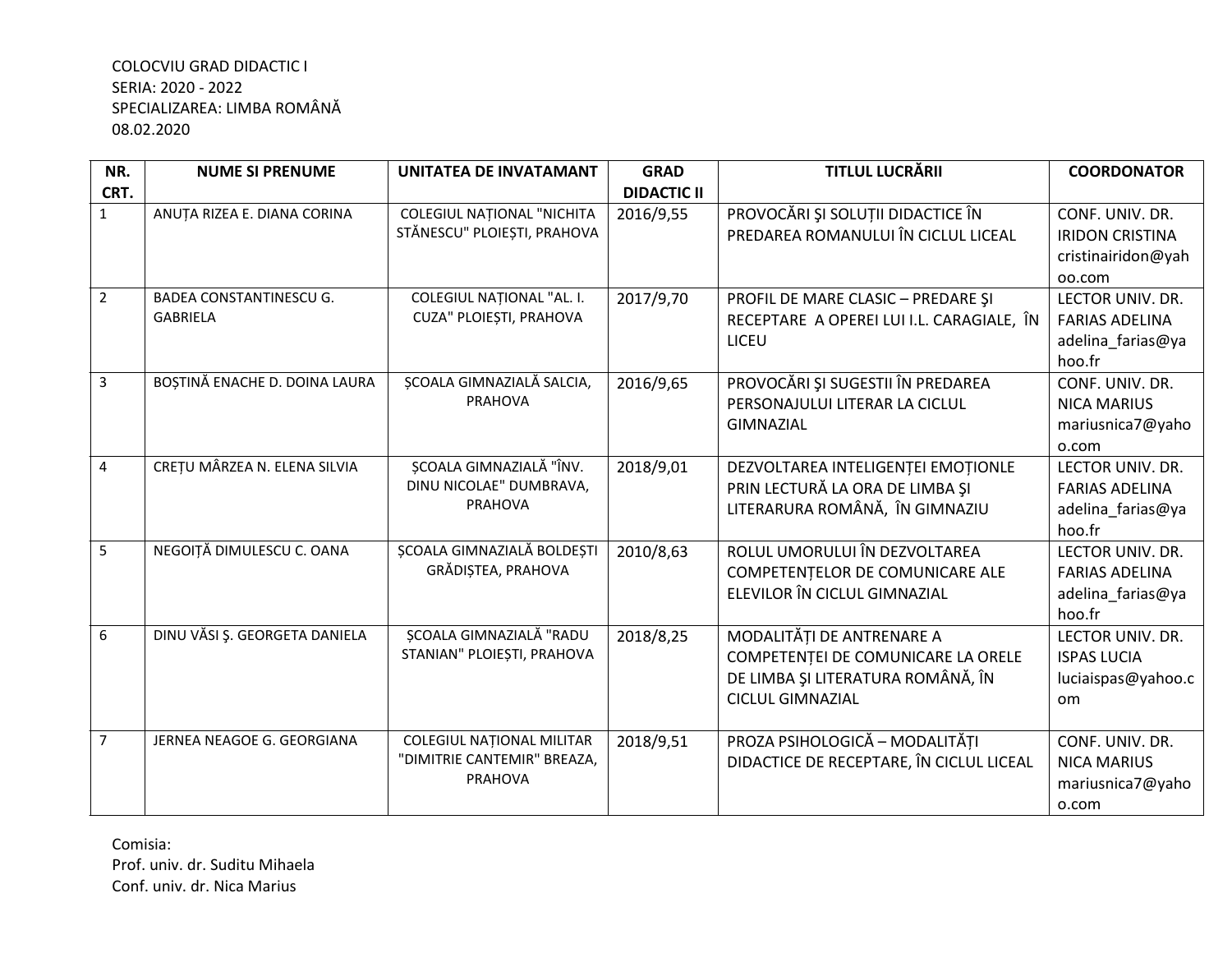| 8  | MIHALACHI PETRE V. MIHAELA<br><b>GEORGIANA</b> | <b>SCOALA GIMNAZIALĂ POSEȘTII</b><br>PĂMÂNTENI, PRAHOVA                 | 2018/8,98 | PERSPECTIVE MODERNE ÎN PREDAREA<br>TEXTELOR LITERARE LA CICLUL GIMNAZIAL.<br>DEZVOLTAREA COMPETENTELOR DE<br>ANALIZĂ LITERARĂ            | CONF. UNIV. DR.<br><b>GAFU CRISTINA</b><br>cristina_gafu@yah<br>oo.com     |
|----|------------------------------------------------|-------------------------------------------------------------------------|-----------|------------------------------------------------------------------------------------------------------------------------------------------|----------------------------------------------------------------------------|
| 9  | MISLEANU I. GABRIELA                           | ȘCOALA GIMNAZIALĂ<br>CENTRALĂ CÂMPINA, PRAHOVA                          | 2018/9,75 | CULTIVAREA ÎN ȘCOALĂ A ELEMENTELOR DE<br>ETICĂ ȘI ESTETICĂ REFLECTATE ÎN OPERELE<br><b>LITERARE</b>                                      | PROF. UNIV. DR.<br><b>VASILE CRISTIAN</b><br>clinical_psycho@ya<br>hoo.com |
| 10 | NICHIFOR DIMA C. MARIANA<br><b>ROXANA</b>      | <b>SCOALA GIMNAZIALĂ</b><br>"DUMITRU BREZEANU"<br>TEIȘANI, PRAHOVA      | 2016/8,32 | ROLUL ACTIVITĂȚILOR EXTRACURRICULARE<br>ÎN STIMULAREA INTERESULUI PENTRU<br><b>LECTURĂ</b>                                               | CONF. UNIV. DR.<br><b>NICA MARIUS</b><br>mariusnica7@yaho<br>o.com         |
| 11 | <b>ŞERBAN CURELEA A. ELENA -</b><br>ANGELA     | ȘCOALA GIMNAZIALĂ "AL. I.<br>CUZA" POTIGRAFU GORGOTA,<br><b>PRAHOVA</b> | 2018/9,61 | FACILITAREA ÎNȚELEGERII MESAJULUI<br>TEXTULUI DRAMATIC PRIN INTERMEDIUL<br>ACTIVITĂȚILOR EXTRACURRICULARE, ÎN<br><b>CICLUL GIMNAZIAL</b> | LECTOR UNIV. DR.<br><b>ISPAS LUCIA</b><br>luciaispas@yahoo.c<br>om         |
| 12 | TOMA M. RĂZVAN GABRIEL                         | ȘCOALA GIMNAZIALĂ "ÎNV.<br>DINU NICOLAE" DUMBRAVA,<br><b>PRAHOVA</b>    | 2018/9,53 | ARTA SPECTACOLULUI ÎN ACTUL DE<br>PREDARE - ÎNVĂȚARE-EVALUARE LA ELEVII<br>DE GIMNAZIU                                                   | LECTOR UNIV. DR.<br><b>FARIAS ADELINA</b><br>adelina_farias@ya<br>hoo.fr   |
| 13 | ION VODĂ I. VASILICA VIOLETA                   | LICEUL DE ARTE IONEL<br>PERLEA, IALOMIȚA                                | 2014/8,68 | MODELE ȘI TEORII ALE PREDĂRII APLICATE ÎN<br>STUDIUL LIMBII ȘI LITERATURII ROMÂNE ÎN<br><b>CICLUL GIMNAZIAL</b>                          | CONF. UNIV. DR.<br><b>STOIAN SILVIA</b><br>silviagks@yahoo.co<br>m         |
| 14 | AXĂNOIU CUCU I. CRISTINA                       | <b>ŞCOALA GIMNAZIALĂ MIKES</b><br>ARMIN BIXAD, COVASNA                  | 2018/9,56 | ROLUL PERSONAJELOR LITERARE ÎN<br>EDUCAȚIA ELEVILOR DE GIMNAZIU                                                                          | CONF. UNIV. DR.<br><b>IRIDON CRISTINA</b><br>cristinairidon@yah<br>00.com  |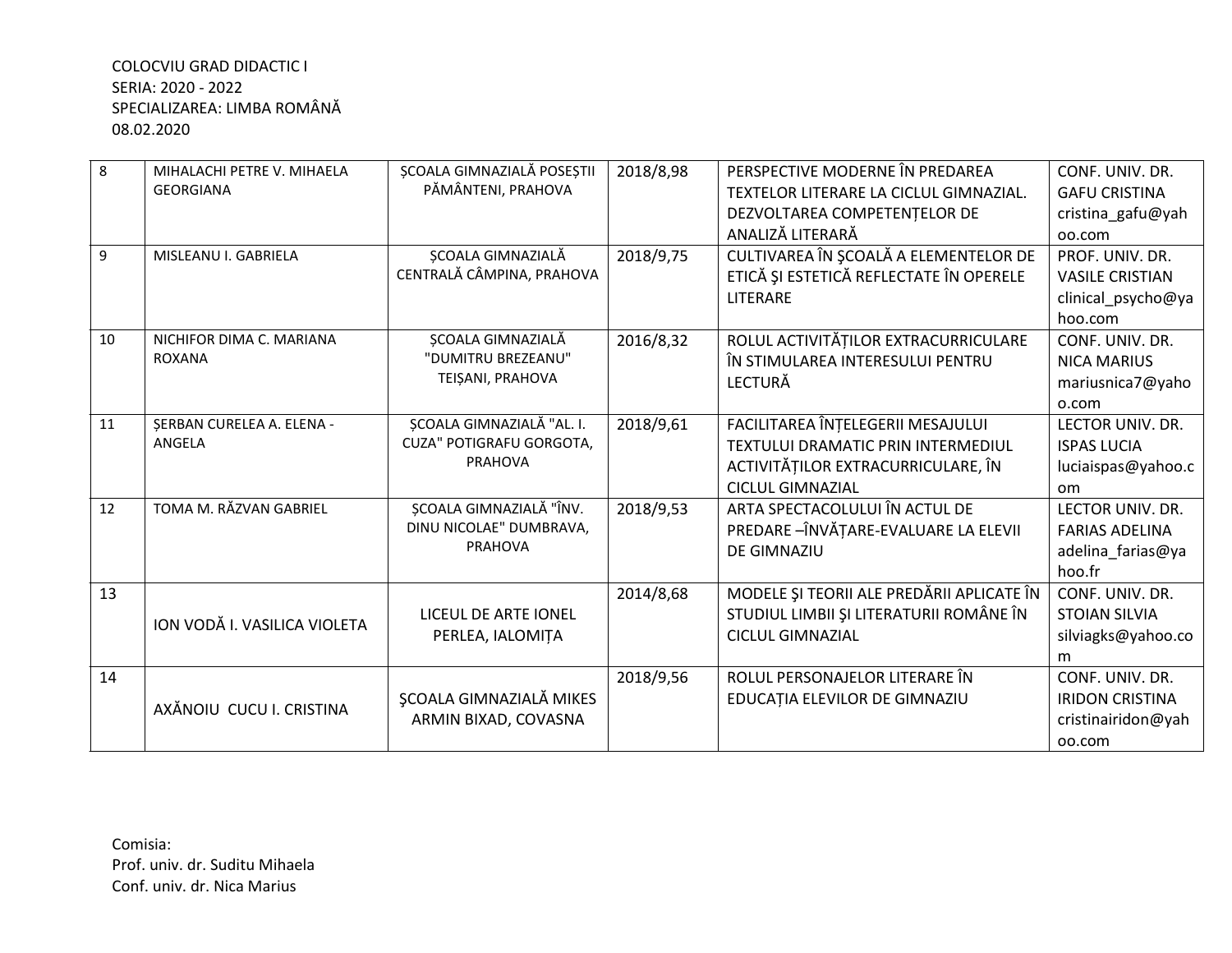| 15 | I. LUCICA<br>SERBU<br>STERIA                                 | <b>SCOALA GIMNAZIALĂ</b>                                                | 2018/8,56 | METODE DE EVALUARE A COMPETENȚELOR<br>DE COMUNICARE ORALĂ ȘI SCRISĂ ÎN ORELE                                        | LECTOR UNIV. DR.<br><b>NETEDU</b>                                             |
|----|--------------------------------------------------------------|-------------------------------------------------------------------------|-----------|---------------------------------------------------------------------------------------------------------------------|-------------------------------------------------------------------------------|
|    | <b>GEORGIANA</b>                                             | KALNOKY LUDMILLA, VALEA<br>CRIȘULUI, COVASNA                            |           | DE LIMBA ȘI LITERATURA ROMÂNĂ LA<br><b>CICLUL GIMNAZIAL</b>                                                         | LOREDANA<br>lorenetedu@yahoo<br>.com                                          |
| 16 | CIOATĂ BURDUCEA V. ELENA<br>LAVINIA                          | <b>SCOALA GIMNAZIALĂ</b><br>PROFESOR CONSTANTIN<br>DINCĂ, ULMENI, BUZĂU | 2017/9,32 | METODE OPTIME DE PREDARE A TEXTULUI<br>DRAMATIC ÎN CICLUL GIMNAZIAL                                                 | CONF. UNIV. DR.<br><b>IRIDON CRISTINA</b><br>cristinairidon@yah<br>oo.com     |
| 17 | BÎRA BURCĂ I. NICOLETA                                       | <b>SCOALA GIMNAZIALĂ</b><br>MIHĂILEȘTI, BUZĂU                           | 2018/8,97 | DIVERSITATEA MIJLOACELOR ȘI METODELOR<br>DIDACTICE DE PREDARE-ÎNVĂȚARE A<br>CATEGORIEI VERBULUI ÎN CICLUL GIMNAZIAL | CONF. UNIV. DR.<br><b>STOIAN SILVIA</b><br>silviagks@yahoo.co<br>m            |
| 18 | MUŞAT STROE<br><b>\$. VIRGINIA</b><br><b>GEORGIANA</b>       | <b>ŞCOALA GIMNAZIALĂ</b><br><b>GHEORGHE VERNESCU,</b><br><b>BUZĂU</b>   | 2018/8,80 | ABORDAREA TEXTULUI NARATIV ÎN CICLUL<br>GIMNAZIAL ÎNTRE ACTIVITĂȚILE<br><b>CURRICULARE ȘI EXTRACURRICULARE</b>      | LECTOR UNIV. DR.<br><b>NETEDU</b><br>LOREDANA<br>lorenetedu@yahoo<br>.com     |
| 19 | <b>NECULA</b><br>ANGHEL I.<br><b>ELENA</b><br><b>VIOLETA</b> | <b>SCOALA GIMNAZIALĂ SF.</b><br>APOSTOL ANDREI, BUZĂU                   | 2018/9,53 | OPERA DRAMATICĂ ÎNTRE LECTURĂ ȘI<br>SCENĂ. STRATEGII DIDACTICE DE ABORDARE<br>ÎN CICLUL GIMNAZIAL                   | CONF. UNIV. DR.<br><b>IRIDON CRISTINA</b><br>cristinairidon@yah<br>oo.com     |
| 20 | OPREA N. VALENTIN LAURENȚIU                                  | <b>SCOALA GIMNAZIALĂ</b><br>GLODEANU SILIȘTEA, BUZĂU                    | 2018/8,06 | PREDAREA TEXTULUI LIRIC ÎN GIMNAZIU                                                                                 | CONF. UNIV. DR.<br><b>NICA MARIUS</b><br>mariusnica7@yaho<br>o.com            |
| 21 | RÎNCIOG I. MARIA IONELA                                      | ŞCOALA GIMNAZIALĂ<br>CONSTANTIN IVĂNESCU,<br>BUZĂU                      | 2016/8,80 | PREDAREA-ÎNVĂȚAREA GENURILOR<br>LITERARE PRIN METODE ACTIV<br><b>PARTICIPATICE</b>                                  | LECTOR UNIV. DR.<br><b>ISPAS LUCIA</b><br>luciaispas@yahoo.c<br><sub>om</sub> |